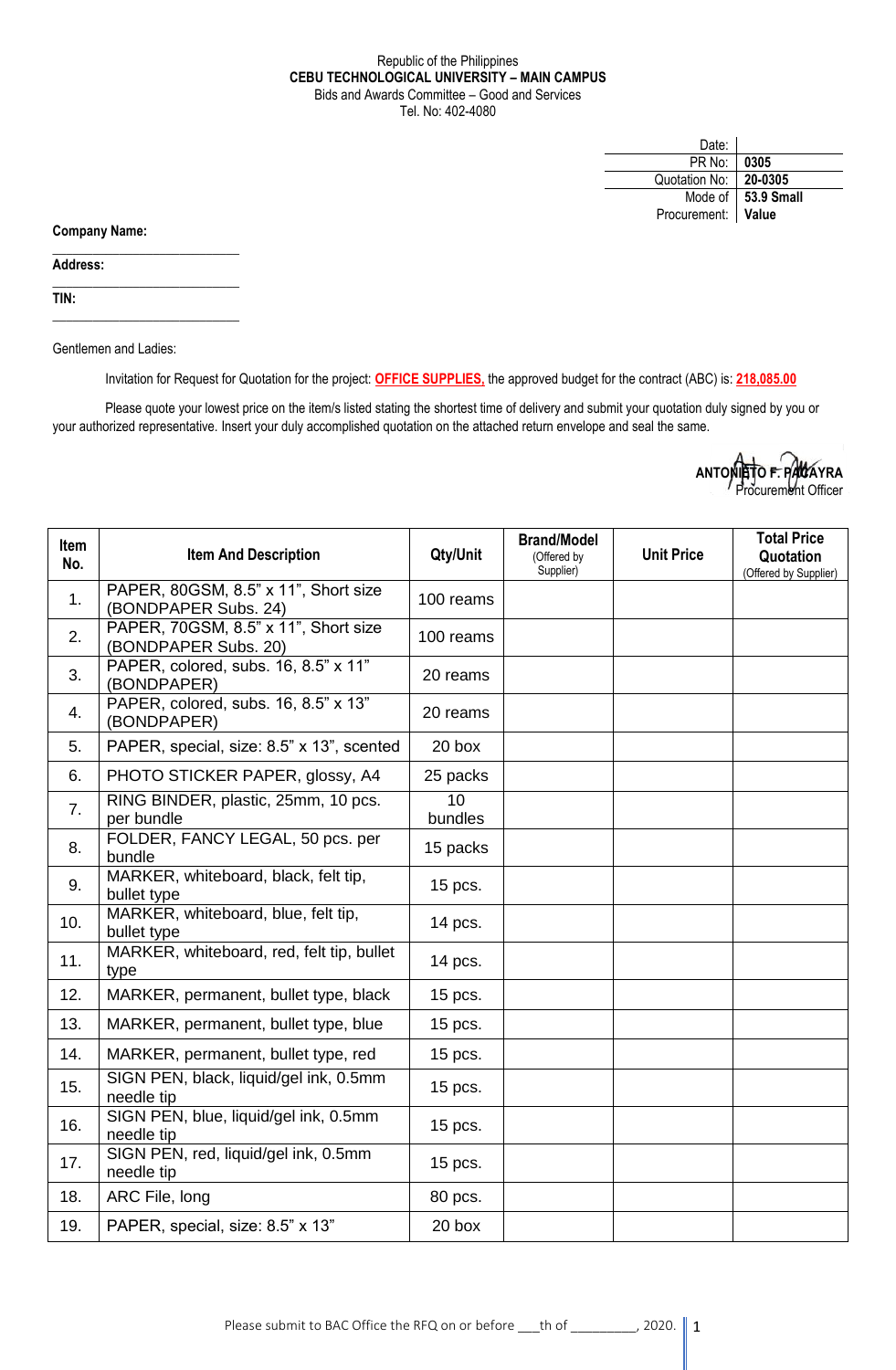| 20. | PAPER, special, size: 8.5" x 11"                                                          | 20 box     |  |  |  |  |
|-----|-------------------------------------------------------------------------------------------|------------|--|--|--|--|
| 21. | STAPLE WIRE, No. 35 standard (26/6)                                                       | 20 box     |  |  |  |  |
| 22. | Staples Lever Arch File, legal size, black                                                | 40 pcs.    |  |  |  |  |
| 23. | Elmer's Glue All Purpose E372PH White<br>130 grams                                        | 20 pcs.    |  |  |  |  |
| 24. | <b>STABILO Boss Executive 4s</b>                                                          | 10 box     |  |  |  |  |
| 25. | TONER CART, HP CE285A (HP85A),<br>black                                                   | 4 carts    |  |  |  |  |
| 26. | TONER, Orite TN-18                                                                        | 2 carts    |  |  |  |  |
| 27. | PAPER, colored, subs. 16, 8.5" x 11"                                                      | 5 reams    |  |  |  |  |
| 28. | PAPER PHOTO, sticker, glossy, 8.5" x<br>11"                                               | 25 packs   |  |  |  |  |
| 29. | PVC Cover, long                                                                           | 5 box      |  |  |  |  |
| 30. | PVC Cover, short                                                                          | 5 box      |  |  |  |  |
| 31. | STAPLE WIRE, for heavy duty stapler,<br>(23/13)                                           | 15 box     |  |  |  |  |
| 32. | STAPLE WIRE, standard (26/6)                                                              | 15 box     |  |  |  |  |
| 33. | TAPE, MASKING, width: 24mm, 50<br>meters length                                           | 30 rolls   |  |  |  |  |
| 34. | TAPE, MASKING, width: 48mm, 50<br>meters length                                           | 5 rolls    |  |  |  |  |
| 35. | TAPE, PACKAGING, width: 48mm, 50<br>meters length                                         | 15 rolls   |  |  |  |  |
| 36. | TAPE, TRANSPARENT, width: 24mm,<br>50 meters                                              | 15 rolls   |  |  |  |  |
| 37. | RUBBER BAND, 70mm min lay flat<br>length $(H18)$                                          | 5 box      |  |  |  |  |
| 38. | SIGN PEN, black, liquid/gel ink, 0.5mm<br>needle tip                                      | 19 pcs.    |  |  |  |  |
| 39. | SIGN PEN, blue, liquid/gel ink, 0.5mm<br>needle tip                                       | 20 pcs.    |  |  |  |  |
| 40. | SIGN PEN, red, liquid/gel ink, 0.5mm<br>needle tip                                        | 20 pcs.    |  |  |  |  |
| 41. | STAMP PAD INK, purple or violet                                                           | 10 bottles |  |  |  |  |
| 42. | PENCIL, lead, w/ eraser, wood cased,<br>hardness: HB, one (1) dozen per box               | 10 box     |  |  |  |  |
| 43. | RECORD BOOK, 300 pages, size:<br>214mm x 278mm min                                        | 20 books   |  |  |  |  |
| 44. | PAPER, Multi-Purpose (COPY) A4,<br>70gsm, 8.27 x 11.69", A4 (BONDPAPER<br>Subs. 20)       | 20 reams   |  |  |  |  |
| 45. | PAPER, Multi-Purpose (Copy) Legal,<br>70gsm, 8.5 x 13", long size<br>(BONDPAPER Subs. 20) | 60 reams   |  |  |  |  |
| 46. | PAPER, MULTICOPY, 80gsm, size:<br>210mm x 297mm, A4, (BONDPAPER<br>Subs. 24)              | 10 reams   |  |  |  |  |
| 47. | NOTEPAD, stick on, 50mm x 76mm (2" x<br>3") min, 100 sheets per pad                       | 30 pads    |  |  |  |  |
| 48. | ENVELOPE, DOCUMENTARY, for legal<br>size document, 500 pcs. per box                       | 6 box      |  |  |  |  |
| 49. | ENVELOPE, EXPANDING,<br>KRAFTBOARD, for legal size document,<br>100 pcs. per box          | 10 box     |  |  |  |  |
| 50. | BROWN ENVELOPE, long                                                                      | 3 packs    |  |  |  |  |
|     | Total:                                                                                    |            |  |  |  |  |